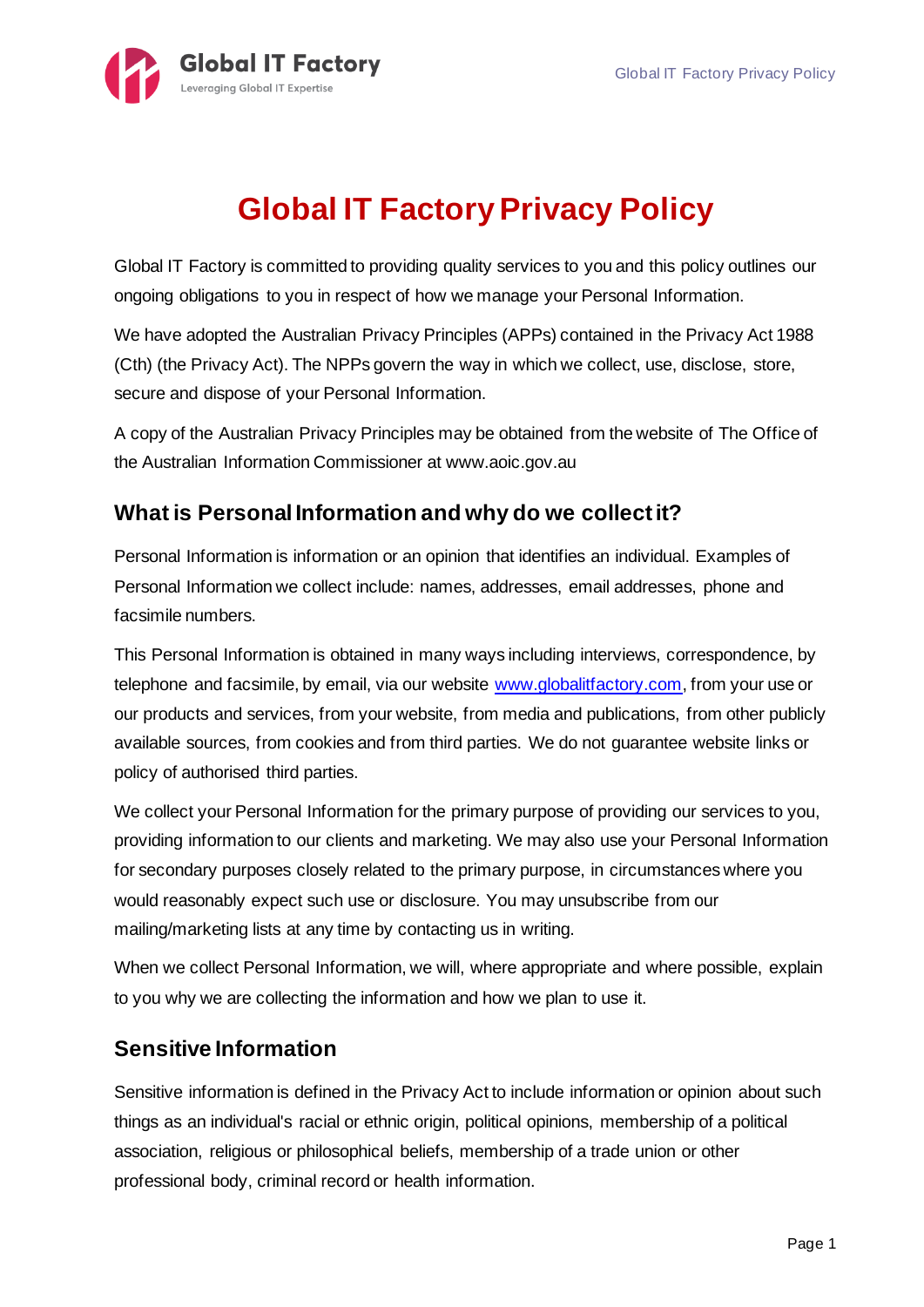

Sensitive information will be used by us only:

- For the primary purpose for which it was obtained
- For a secondary purpose that is directly related to the primary purpose
- With your consent, or where required or authorised by law.

#### **Third Parties**

Where reasonable and practicable to do so, we will collect your Personal Information only from you. However, in some circumstances we may be provided with information by third parties. In such a case we will take reasonable steps to ensure that you are made aware of the information provided to us by the third party.

#### **Disclosure of Personal Information**

Your Personal Information may be disclosed in a number of circumstances including the following:

- Third parties where you consent to the use or disclosure; and
- Where required or authorised by law.

#### **Security of Personal Information**

Your Personal Information is stored in a manner that reasonably protects it from misuse and loss and from unauthorized access, modification or disclosure.

When your Personal Information is no longer needed for the purpose for which it was obtained, we will take reasonable steps to destroy or permanently de-identify your Personal Information. However, most of the Personal Information is or will be stored in client files which will be kept by us for a minimum of 7 years.

#### **Access to your Personal Information**

You may access the Personal Information we hold about you and to update and/or correct it, subject to certain exceptions. If you wish to access your Personal Information, please contact us in writing.

Global IT Factory will not charge any fee for your access request but may charge an administrative fee for providing a copy of your Personal Information.